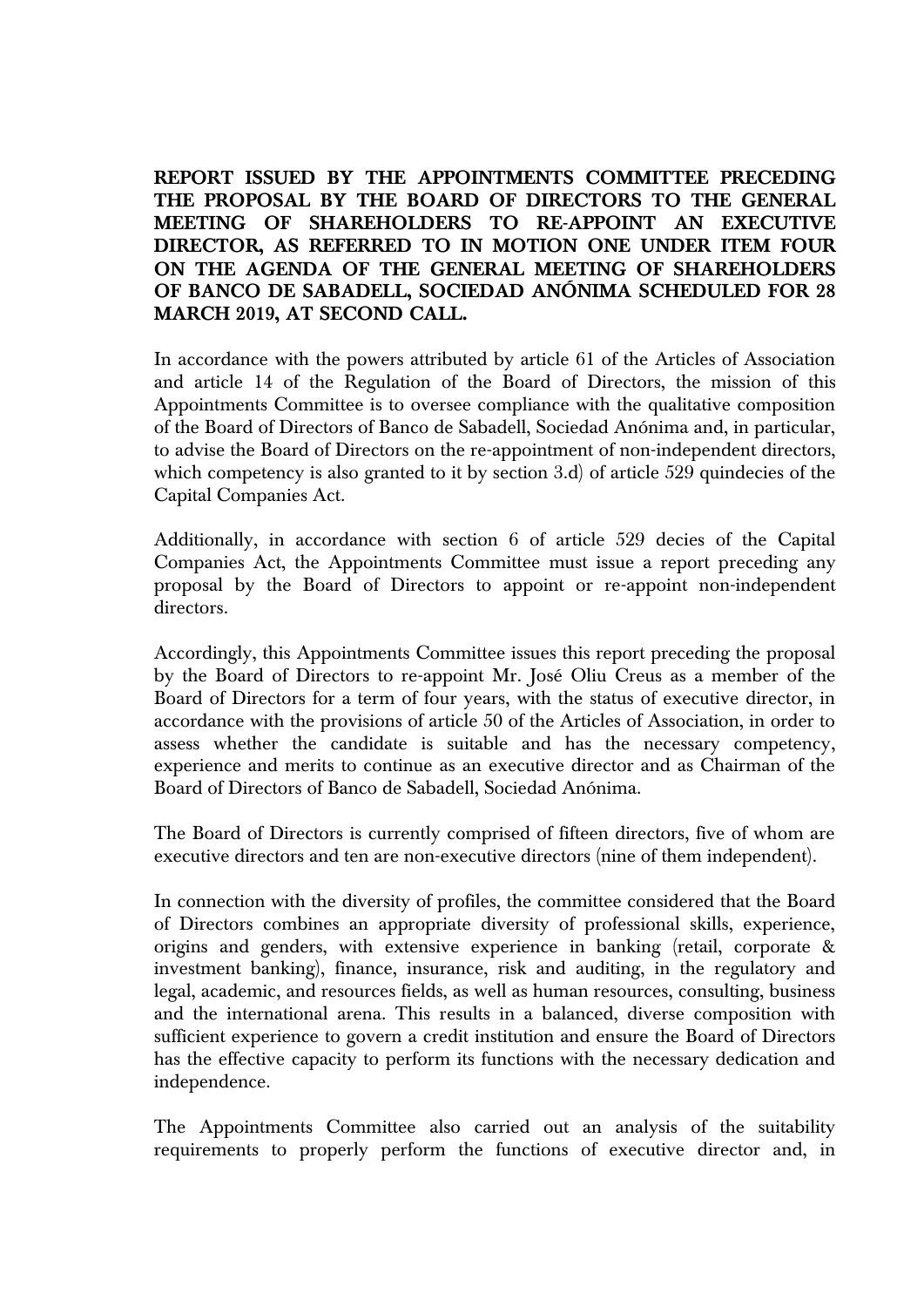particular, of Chairman, and it assessed Mr. José Oliu Creus's performance, training, career track record, suitability and category of director in the terms set out below.

The Appointments Committee considers that Mr. José Oliu Creus is suited to performing the functions of executive director and Chairman of the Board of Directors, which positions he has held since 1990 and 1999, respectively, as well as his role as Chairman of the Executive Committee since the year 2002. As Chairman of the Board of Directors, he is the highest representative of the Bank and the person with the highest responsibility for the effective performance of the Board of Directors; he has led Board meetings efficiently and effectively, ensuring their quality and stimulating debate and the active participation of the directors. During his term, he has performed his duties to a high standard of excellence, executing and carrying out all the functions that correspond to him in relation to the Board of Directors and the institutional representation of the Bank.

In addition to his extensive economic training acquired in the academy, Mr. José Oliu Creus has broad business, financial and banking experience acquired through the positions he has held and the responsibilities assumed outside and within Banco de Sabadell, Sociedad Anónima, where he has also successfully demonstrated his great management and leadership capacity, as well as his strategic vision, as a result of which he is fit and suitable to continue as a member and as Chairman of the Board of Directors of a financial institution.

Mr. José Oliu Creus holds a degree in economics from the University of Barcelona and a PhD in economics from the University of Minnesota (USA). He was tenured professor of Economic Theory at Oviedo University from 1981 to 1983. From 1982 to 1983, he was also an advisor to the World Bank, to the Spanish Ministry of Economy and to the Catalan Regional Government. In 1983, he joined Instituto Nacional de Industria (INI) as Head of Research and Strategy, and in 1984 he was appointed General Manager of Planning at INI and as a member of the Boards of Directors of Aviaco, Elcano, Enresa and Inisel. In 1986, he joined Banco de Sabadell, Sociedad Anónima, as Technical General Secretary, and was appointed Director-General Manager in 1990 and Chairman of the Board of Directors in December 1999. He has been re-appointed five times as a member of the Board of Directors by the General Shareholders' Meeting, most recently on 28 May 2015. He has also been Chairman of the Executive Committee since 2002. He is also Chairman of Sabadell Consumer Finance, S.A.U.

He is non-executive Chairman of Exea Empresarial, S.L. and a nominee director of the latter on the Board of Puig, S.L. He is a member of Fundación de Estudios de Economía Aplicada (FEDEA) and a member of the Boards of Trustees of the Princess of Asturias Foundation and the Princess of Girona Foundation.

During his career and his performance as Chairman, he has demonstrated a deep knowledge of the financial sector and of the various business and geographical areas